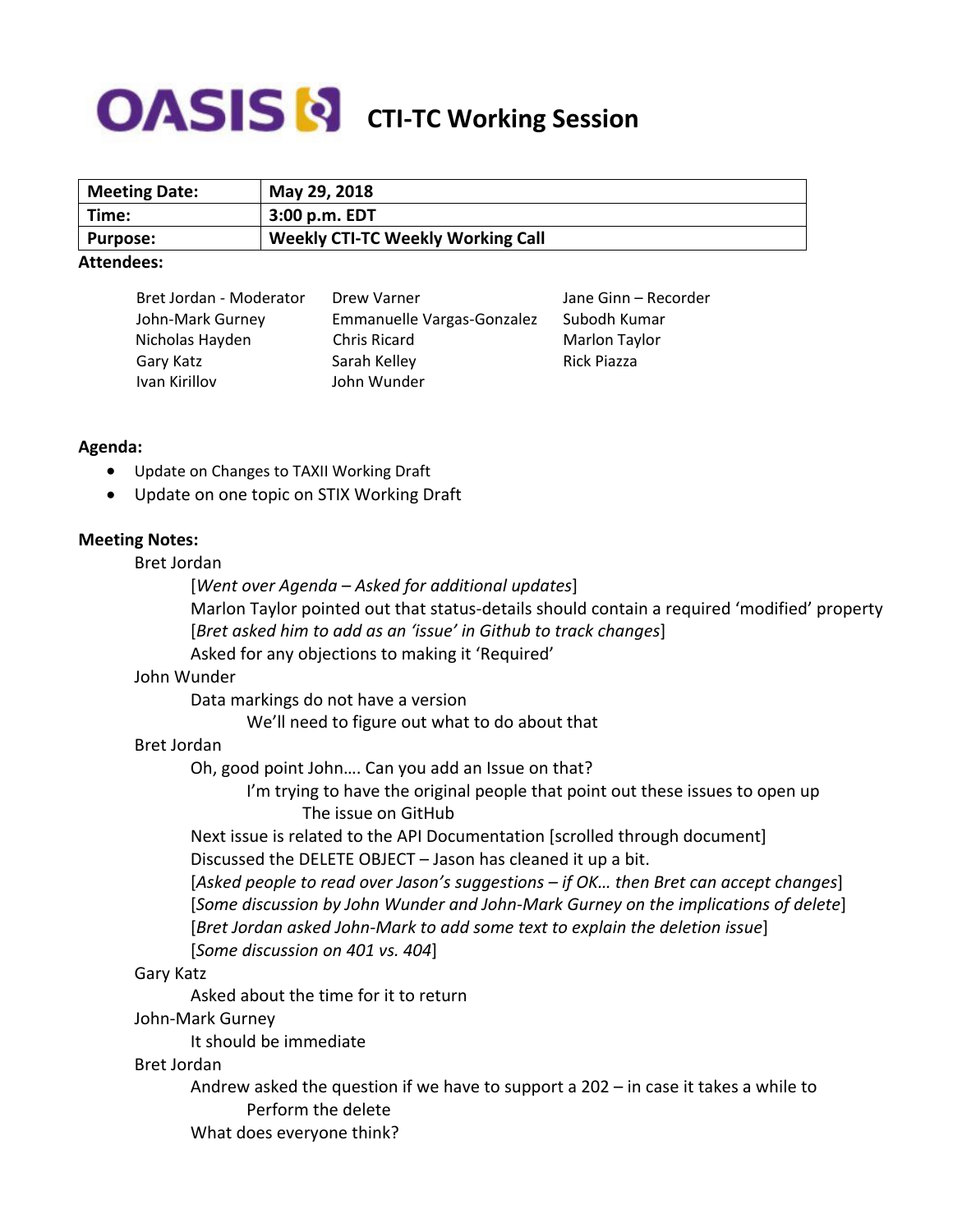John Wunder

I think we should wait until someone brings up an actual use case on it on the list [*Some more discussion on Jason's edits*]

## John-Mark Gurney

I'm fine with the text. I'm glad we call out that it can be system-wide or region-wide Bret Jordan

[*Accepted text – asked for John-Mark to add some text on leakage*]

Now we need to verify that the Response codes are correct…. For success & failure OK… so Working Draft 03 is still being fleshed out.

We'll clean this up and close out Marlon's suggestion

I want to bring up the issue of TAXII Query again – We want it late in the evening so Terry McDonald can join from New Zealand

Terry and Jason have worked on the proposal…. It is important he be included We'll go over their proposal

Walking the graph – Filling in the missing gaps

We want to make sure we can accommodate some of these things

We are going to try to target Monday evening after the PlugFest  $-$  the 11<sup>th</sup> in U.S. \*\*\*\*\*\*\*\*\*\*\*\*\*\*\*

So those are the only topics that I wanted to cover today….

After we get this cleaned up  $-1$ 'll drop it to the list

So, after this we'll work on Query and TAXII Channels…

Is there anyone that wants to talk about anything with TAXII

John, is there anything you and Sarah would like to talk about?

## John Wunder

We had some text in the custom properties for  $STIX - I'll$  share my screen Bret Jordan

I just want to thank everyone for all of your comments on TAXII

John Wunder

[*Talked about 3 characters vs. 2 characters – Due to internationalization*]

## 8.1.1 Requirements

- . A STIX Object MAY have any number of Custom Properties.
- Custom Property names MUST be in ASCII and MUST only contain the characters a-z (lowercase ASCII), 0-9, and underscore (),
- Custom Property names SHOULD start with "x\_" followed by a source unique identifier (such as a domain name with dots replaced by underscores), an underscore and then the name. For example, x\_example\_com\_customfield.
- Custom Property names MUST have a minimum length of 3 ASCII characters.
- Custom Property names MUST be no longer than 250 ASCII characters in length.
- Custom Property names that do not start with "x " may be used in a future version of the specification for a different meaning. If compatibility with future versions of this specification is required, the "x\_" prefix MUST be used.
- . Custom Properties SHOULD only be used when there is no existing properties defined by the STIX specification that fulfils that need.

## Bret Jordan

[*Some discussion about using for Dictionaries*] [*Some discussion on Style Guides and how used*]

#### John-Mark

I think part of the 3-character was the X\_